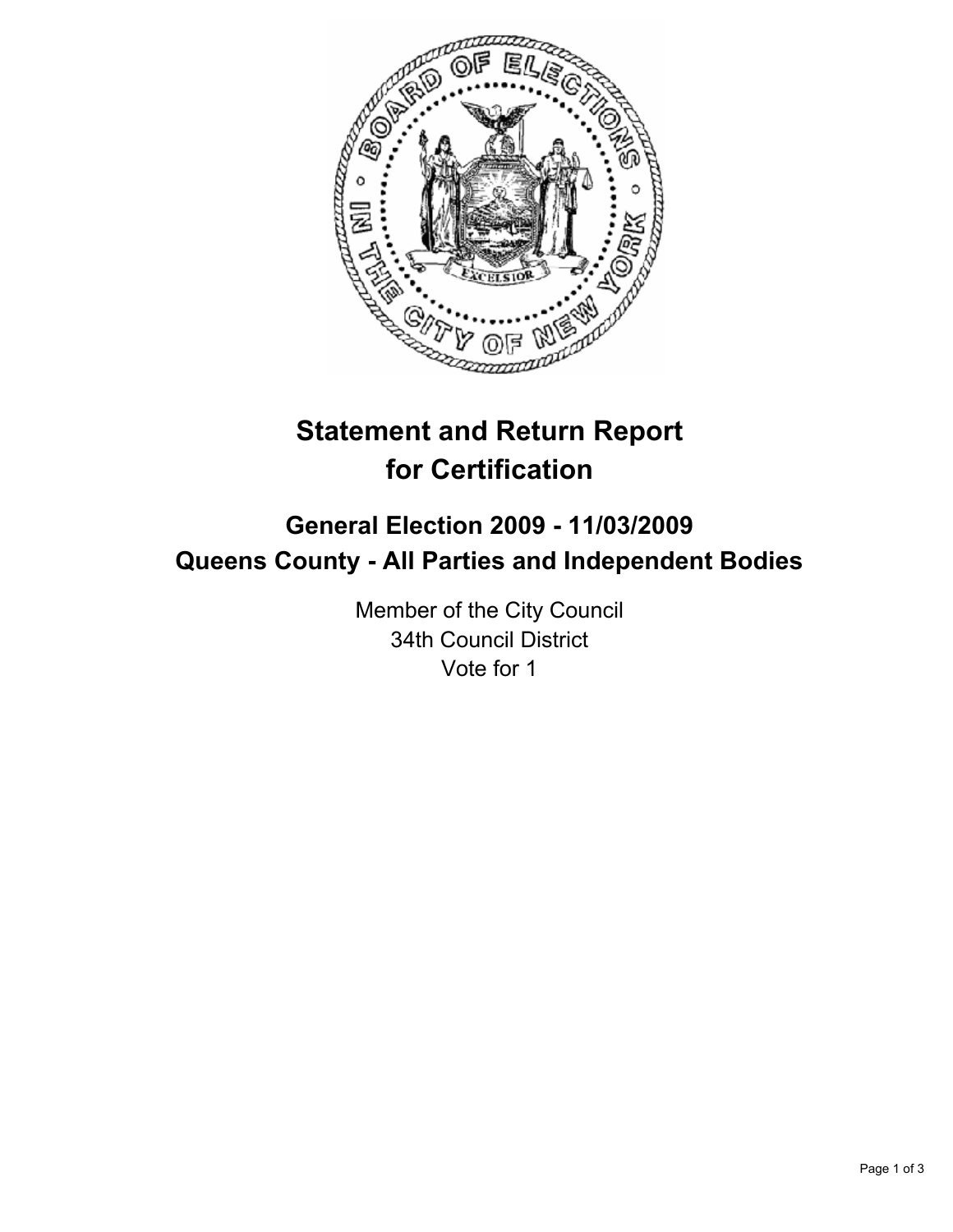

#### **Assembly District 30**

| <b>PUBLIC COUNTER</b>             | 24 |
|-----------------------------------|----|
| <b>EMERGENCY</b>                  | 0  |
| ABSENTEE/MILITARY                 | 0  |
| AFFIDAVIT                         | 0  |
| <b>Total Ballots</b>              | 24 |
| DIANA REYNA (DEMOCRATIC)          | 16 |
| JACQUELINE HARO (REPUBLICAN)      | 6  |
| JACQUELINE HARO (CONSERVATIVE)    | 0  |
| MARITZA DAVILA (WORKING FAMILIES) | 2  |
| <b>Total Votes</b>                | 24 |

### **Assembly District 37**

| <b>PUBLIC COUNTER</b>               | 1,589 |
|-------------------------------------|-------|
| <b>EMERGENCY</b>                    | 2     |
| ABSENTEE/MILITARY                   | 15    |
| <b>AFFIDAVIT</b>                    | 14    |
| <b>Total Ballots</b>                | 1,620 |
| DIANA REYNA (DEMOCRATIC)            | 946   |
| <b>JACQUELINE HARO (REPUBLICAN)</b> | 137   |
| JACQUELINE HARO (CONSERVATIVE)      | 23    |
| MARITZA DAVILA (WORKING FAMILIES)   | 336   |
| TOM BROCK (WRITE-IN)                |       |
| <b>Total Votes</b>                  | 1,443 |
| Unrecorded                          | 177   |

### **Assembly District 38**

| PUBLIC COUNTER                    | 934 |
|-----------------------------------|-----|
| <b>EMERGENCY</b>                  | 0   |
| ABSENTEE/MILITARY                 | 5   |
|                                   |     |
| <b>AFFIDAVIT</b>                  | 8   |
| <b>Total Ballots</b>              | 947 |
| DIANA REYNA (DEMOCRATIC)          | 488 |
| JACQUELINE HARO (REPUBLICAN)      | 96  |
| JACQUELINE HARO (CONSERVATIVE)    | 19  |
| MARITZA DAVILA (WORKING FAMILIES) | 227 |
| <b>Total Votes</b>                | 830 |
| Unrecorded                        | 117 |